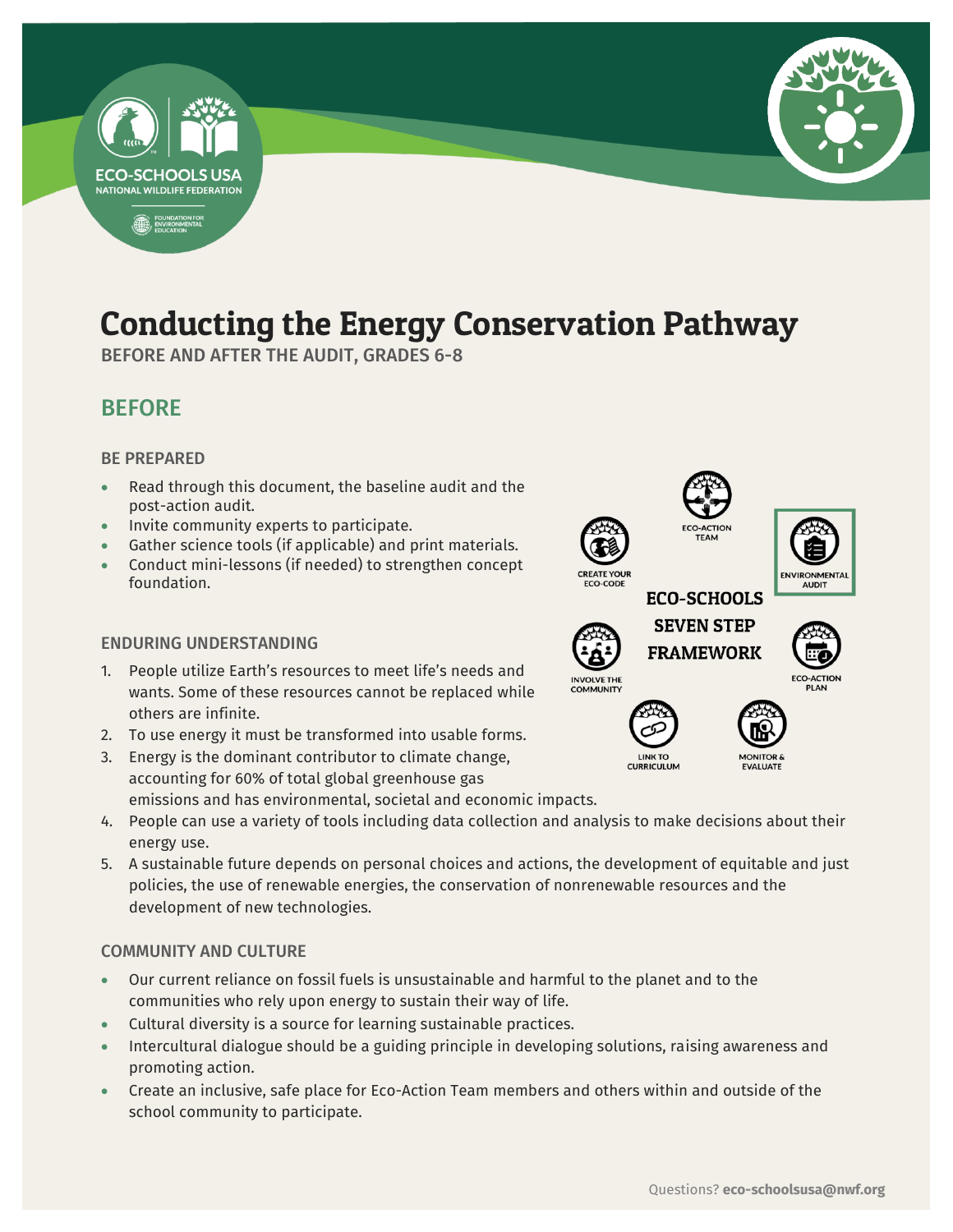



2 of 4



- Language Arts Practice digital storytelling based on audience and purpose. Students can hone skills to help them effectively communicate via digital platforms.
- Science Harnessing, transforming and transporting energy is a science. What are the different methods used during each phase of the energy production process and what impact do they have on communities and wildlife?
- Technology Investigate current and on the horizon energy production methods and their relationship to communities around the globe. How can we sustainably meet the energy demands of a global population of over 7 billion people and rising?
- Civics Are there laws or policies that are in place to protect the land, wildlife and people from the negative impacts associated with energy production and does energy production impact low-income, impoverished or communities of color more than other groups?

# **SUSTAINABLE GWALS**

In 2016, seventeen Global Goals for Sustainable Development were adopted by world leaders at a United Nations Summit. These goals universally apply to all countries, therefore Eco-Schools USA is committed to doing our part. Over the next fifteen years, efforts will be made by governments, institutions and citizens all across the globe to end all forms of poverty, fight inequalities and tackle climate change, while ensuring nobody is left behind.





sustainable and modern energy for all.

Ensure access to affordable, reliable,

Build resilient infrastructure, promote inclusive and sustainable industrialization and foster innovation.

Learn more at [globalgoals.org](https://www.globalgoals.org/)

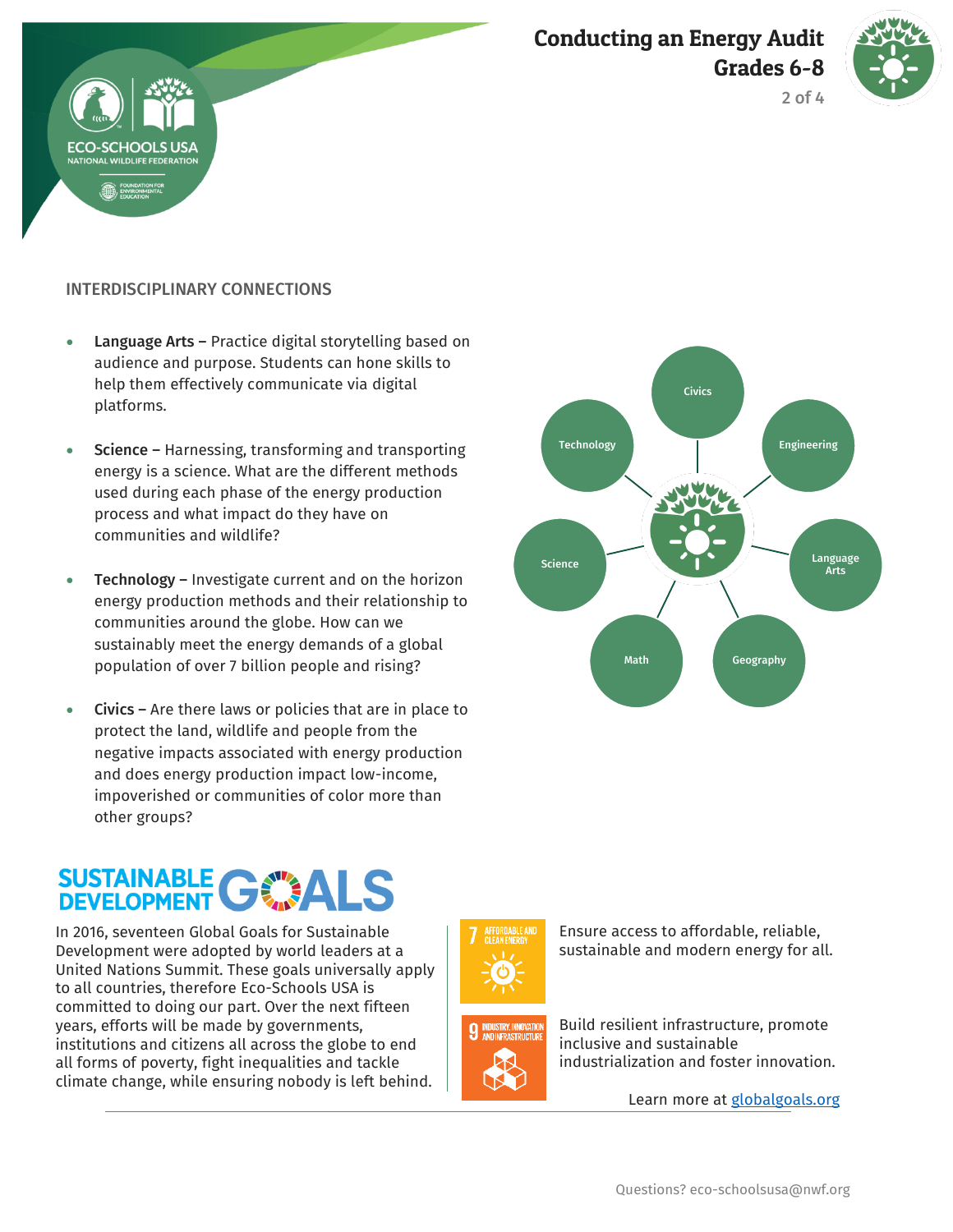



3 of 4

#### GATHER THE FOLLOWING MATERIALS

- Student worksheet(s) Audit form Clip boards
	-

- School map(s) inside and outside
- Lumen meter (optional)

#### **PROCEDURE**

- 1. Before the audit, contact local experts who are willing to assist. These individuals can provide more in depth understanding and can help direct the team when questions and/or concerns arise.
- 2. Read through the audit. As an Eco-Action Team determine, based on the size of your school and the number of appliances/devices, how much time will be needed to complete the baseline or post-action audit.
- 3. Highlight the locations on the school maps where teams will collect data.
- 4. Conduct the baseline audit and make plans to conduct the post-action audit.
- 5. Analyze the results and develop an action plan.
- 6. Frequently communicate results and plans with the school and community.